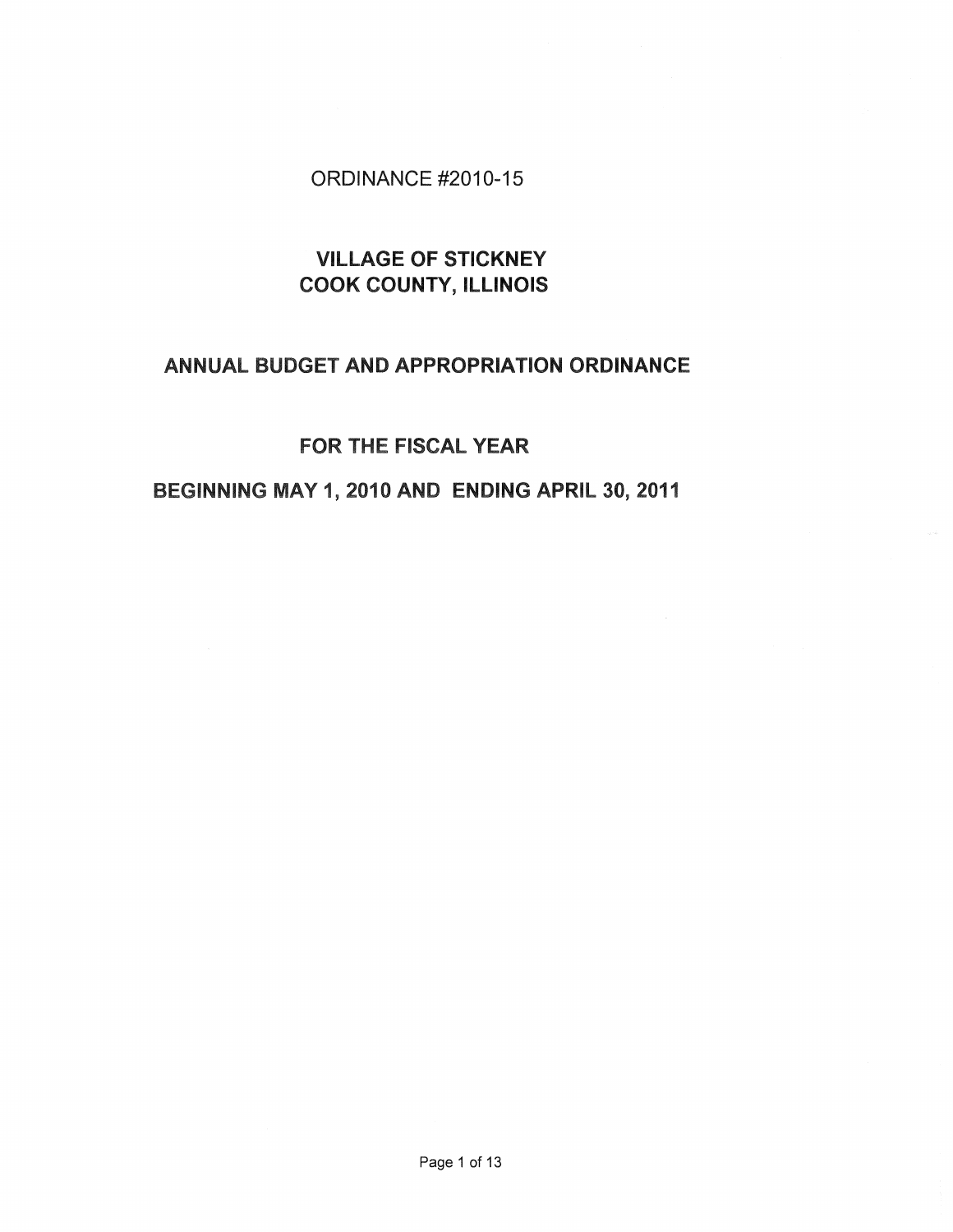# VILLAGE OF STICKNEY COOK COUNTY, ILLINOIS ANNUAL BUDGET AND APPROPRIATION ORDINANCE FOR THE FISCAL YEAR BEGINNING MAY 1, 2010 AND ENDING APRIL 30, 2011

BE IT ORDAINED by the President and Board of Trustees of the Village of Stickney, Cook County, Illinois, as follows:

SECTION 1. That the following sums, or as much thereof as may be authorized by law, be and the same is hereby appropriated to pay all necessary expenses and liabilities of the Village of Stickney, Cook County, Illinois. for the objects and purposes hereinafter stated for the fiscal year beginning May 1, 2010 and ending April 30, 2011.

### **GENERAL FUND**

|      | <b>EXECUTIVE AND LEGISLATIVE DEPARTMENT</b>                  |               |            |
|------|--------------------------------------------------------------|---------------|------------|
| 1.1  | Salary of Village President                                  | \$            | 21,500.00  |
| 1.2  | Salaries of Village Trustees                                 |               | 43,200.00  |
| 1.3  | Salary of Liquor Commissioner                                |               | 3,500.00   |
|      |                                                              | $\sqrt[6]{3}$ | 68,200.00  |
|      |                                                              |               |            |
|      | <b>ADMINISTRATIVE DEPARTMENT</b>                             | \$            |            |
| 2.1  | Salary of Village Clerk                                      |               | 17,000.00  |
| 2.2  | Salary of Village Treasurer/Collector-partial                |               | 35,200.00  |
| 2.4  | Salary of office clerks-partial                              |               | 48,700.00  |
| 2.5  | Salary of building inspector                                 |               | 24,000.00  |
| 2.6  | Compensation of elecrical inspector                          |               | 5,000.00   |
| 2.7  | Compensation of three (3) Fire and Police Commission members |               | 6,000.00   |
| 2.8  | Expenses of Board of Fire and Police Commision               |               | 7,500.00   |
| 2.9  | Expenses for postage, stationery and supplies                |               | 10,000.00  |
| 2.10 | Purchase of license supplies                                 |               | 6,000.00   |
| 2.11 | IL Municipal League-membership and expenses                  |               | 2,000.00   |
| 2.12 | Printing and publishing                                      |               | 9,000.00   |
| 2.13 | Cost of preparing and publishing finanacial statements       |               | 1,800.00   |
| 2.14 | Employee insurance                                           |               | 9,500.00   |
| 2.15 | Computer maintenance and services                            |               | 9,000.00   |
| 2.16 | Expenses of Zoning Board of Appeals                          |               | 2,000.00   |
| 2.17 | Revision and recodification of ordinances                    |               | 5,000.00   |
| 2.19 | Plumbing inspection services                                 |               | 3,200.00   |
| 2.22 | W.C.M.C.-membership and expenses                             |               | 11,000.00  |
| 2.23 | Expense of I.R.M.A. Safety Committee                         |               | 18,000.00  |
| 2.24 | Salary computer services                                     |               | 2,400.00   |
|      |                                                              | \$            | 232,300.00 |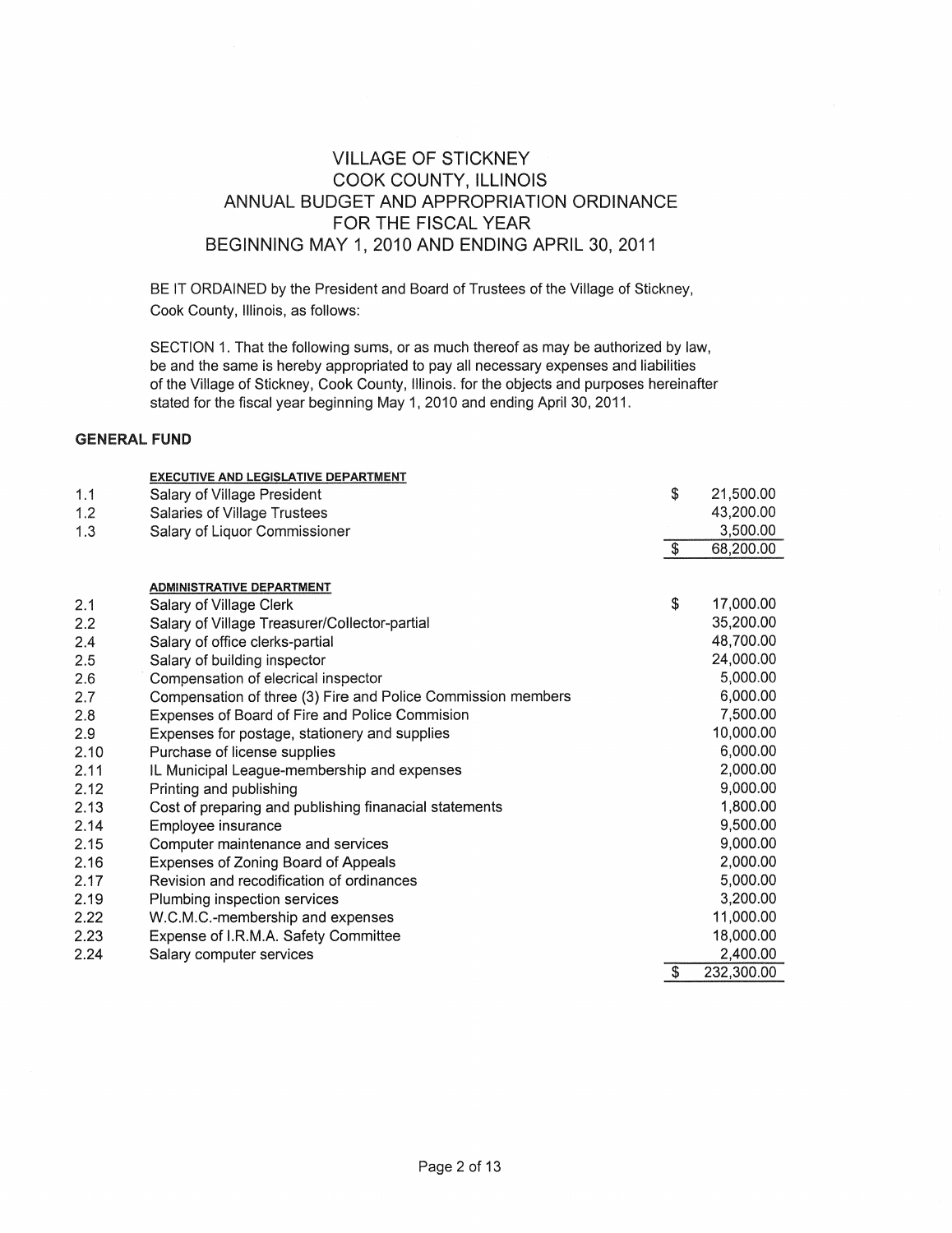## **PROFESSIONAL SERVICES**

| 3.1 | Retainer for Attorney for Village  | S. | 6,000.00   |
|-----|------------------------------------|----|------------|
| 3.2 | Legal services other than retainer |    | 200,000,00 |
| 3.3 | Village Prosecutor                 |    | 21,600.00  |
| 3.4 | Other professional fees            |    | 15,000.00  |
| 3.5 | Engineering services               |    | 9.000.00   |
|     |                                    |    | 251.600.00 |

#### **POLICE DEPARTMENT**

| 4.1  | Salary of Chief of Police                             | \$<br>89,000.00    |
|------|-------------------------------------------------------|--------------------|
| 4.4  | Salaries of Sergeants of Police                       | 247,000.00         |
| 4.5  | Salaries of Patrolmen                                 | 780,000.00         |
| 4.6  | Salaries of special police duties                     | 130,000.00         |
| 4.7  | Salaries of Radio Clerks                              | 242,000.00         |
| 4.8  | Salary of Ordinance Control Officer                   | 50,400.00          |
| 4.9  | Cost of maintaining motor equipment                   | 30,000.00          |
| 4.10 | Cost of maintaining communication equipment           | 30,000.00          |
| 4.11 | Expenses for stationery, printing and office supplies | 6,000.00           |
| 4.12 | Operating expenses, equipment and supplies            | 25,000.00          |
| 4.13 | Motor fuel cost                                       | 60,000.00          |
| 4.14 | Education and training costs                          | 12,000.00          |
| 4.15 | Employee insurance                                    | 350,000.00         |
| 4.16 | Maintenance of gun range                              | 6,000.00           |
| 4.17 | Clothing allowance                                    | 18,500.00          |
| 4.18 | Adjudication                                          | 25,000.00          |
| 4.19 | Computer maintenance and services                     | 7,500.00           |
| 4.20 | Animal control contractual service                    | 1,000.00           |
| 4.21 | Adjudication Hearing Officer                          | 10,800.00          |
| 4.22 | Police Officers' holiday pay                          | 80,000.00          |
| 4.23 | Salary of Police Corporal                             | 2,800.00           |
| 4.25 | Salary of Deputy Chief                                | 7,600.00           |
| 4.26 | Leads Supervisor                                      | 1,400.00           |
| 4.27 | Salary computer services                              | 2,400.00           |
|      |                                                       | \$<br>2,214,400.00 |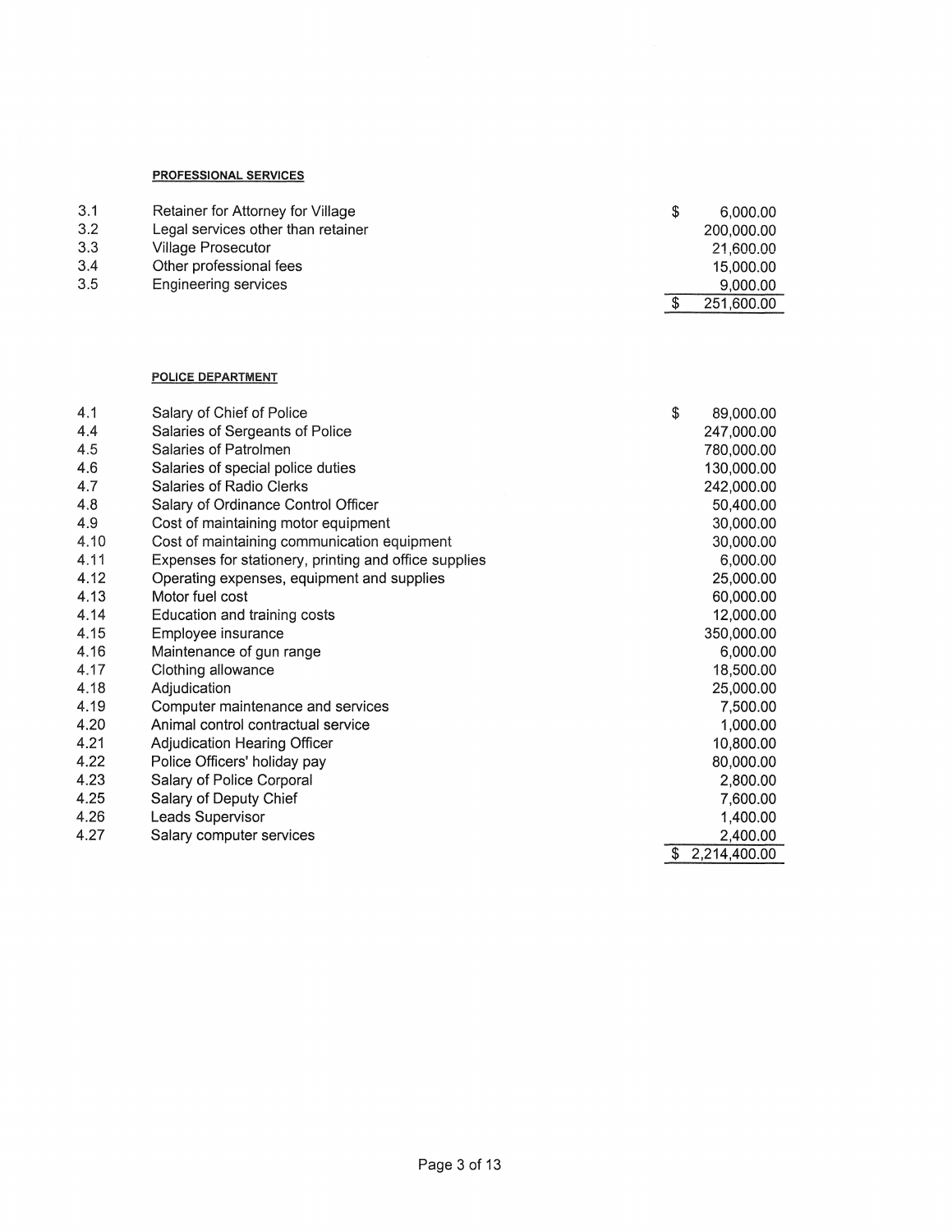#### **FIRE DEPARTMENT**

| 5.1<br>Salary of Fire Chief                                | \$<br>61,500.00 |
|------------------------------------------------------------|-----------------|
| 5.2<br>Salaries of firemen                                 | 765,000.00      |
| 5.3<br>Salaries of fire inspectors                         | 40,000.00       |
| 5.4<br><b>MABAS Division XI Dues</b>                       | 10,000.00       |
| 5.5<br>Expense of stationery, printing and office supplies | 5,000.00        |
| 5.6<br>Motor fuel cost                                     | 13,000.00       |
| 5.7<br>Repair & maintenance of motor equipment             | 30,000.00       |
| 5.8<br>Cost of maintaining communication equipment         | 10,000.00       |
| 5.9<br>Cost of operating supplies                          | 20,000.00       |
| 5.10<br>Education and training costs                       | 15,000.00       |
| 5.11<br>Purchase of fire fighting clothing                 | 14,000.00       |
| 5.12<br>Purchase of operating equipment                    | 27,000.00       |
| 5.13<br>Emergency vehicle priority system                  | 1,000.00        |
| 5.14<br>Medical examinations and hepatitis B shots         | 12,000.00       |
| 5.15<br>Computer maintenance and services                  | 7,000.00        |
| 5.16<br>Ambulance billing services                         | 18,000.00       |
| 5.17<br>Purchase of breathing apparatus                    | 8,000.00        |
| 5.18<br>Grant - Equipment                                  | 25,000.00       |
| 5.19<br>Employee insurance                                 | 15,500.00       |
| 5.20<br>Salary computer services                           | 2,400.00        |
|                                                            | 1,099,400.00    |

## **PUBLIC WORKS DEPARTMENT**

| 6.1  | Salary of Village Supervisor-partial                                | \$<br>27,500,00 |
|------|---------------------------------------------------------------------|-----------------|
| 6.3  | Cost of material-repairing streets                                  | 20,000.00       |
| 6.4  | Cost of material-repairing alleys                                   | 5,000.00        |
| 6.5  | Cost of repairing-public walks                                      | 10,000.00       |
| 6.6  | Cost of repairing-public walks 50/50 curbing and A.D.A requirements | 24,000.00       |
| 6.7  | Cost of-trimming and removal of trees                               | 50,000.00       |
| 6.8  | Repair and maintenance-motorized equipment                          | 25,000.00       |
| 6.9  | Sweeper lease payment                                               | 37,120.00       |
| 6.11 | Purchase of traffic regulations and street signs                    | 8,000.00        |
| 6.12 | Cost of material-street snow removal                                | 7,000.00        |
| 6.13 | Purchase of maintenance supplies                                    | 5,000.00        |
| 6.14 | Purchase and repair of maintenance equipment                        | 7,000.00        |
| 6.15 | Payment of energy maintenance and repair of alley and street lights | 85,000.00       |
|      |                                                                     | 310,620.00      |

 $\sim$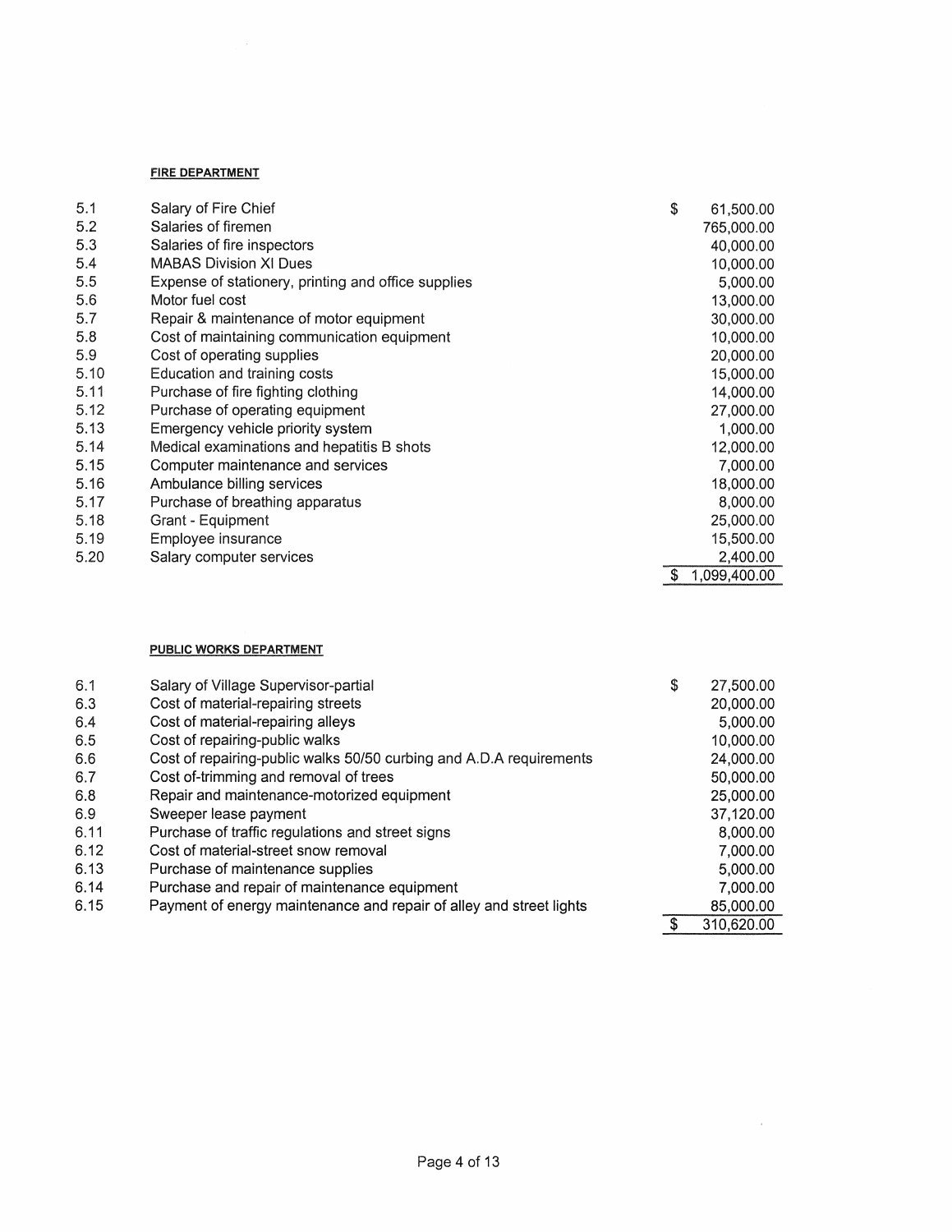## **PUBLIC BUILDINGS AND GROUNDS**

| 7.1<br>7.2<br>7.3<br>7.5<br>7.6<br>7.7 | Janitorial services<br>Heating/Electric-Village Hall<br>Telephone services<br>Maintenance and repair of building<br>Purchase of supplies<br>Security and fire systems                                     | \$<br>$\boldsymbol{\mathsf{S}}$ | 16,800.00<br>12,000.00<br>48,000.00<br>65,000.00<br>8,000.00<br>22,000.00<br>171,800.00 |
|----------------------------------------|-----------------------------------------------------------------------------------------------------------------------------------------------------------------------------------------------------------|---------------------------------|-----------------------------------------------------------------------------------------|
|                                        |                                                                                                                                                                                                           |                                 |                                                                                         |
|                                        | <b>MISCELLANOUS</b>                                                                                                                                                                                       |                                 |                                                                                         |
| 8.1                                    | Contingencies                                                                                                                                                                                             | $\mathcal{S}$                   | 50,000.00                                                                               |
| 9.1<br>9.2<br>9.3<br>9.4<br>9.5<br>9.6 | <b>SANITATION DEPARTMENT</b><br>Salaries of employees<br>Cost of maintenance and repair-motorized equipment<br>Motor fuel purchase<br>Purchase of materials and supplies<br>Disposal services<br>Uniforms | \$                              | 375,000.00<br>60,000.00<br>27,000.00<br>3,500.00<br>90,000.00<br>9,000.00               |
| 9.7<br>9.10                            | Employee insurance<br>Purchase of containers and recycling bins                                                                                                                                           | $\overline{\mathcal{E}}$        | 130,000.00<br>8,000.00<br>702,500.00                                                    |
|                                        | <b>INSURANCE</b>                                                                                                                                                                                          |                                 |                                                                                         |
| 10.1                                   | Insurance                                                                                                                                                                                                 | $\boldsymbol{\mathsf{S}}$       | 240,000.00                                                                              |
|                                        |                                                                                                                                                                                                           |                                 |                                                                                         |
|                                        | <b>AUDITING</b>                                                                                                                                                                                           |                                 |                                                                                         |
| 11.1                                   | Auditing services                                                                                                                                                                                         | \$                              | 17,750.00                                                                               |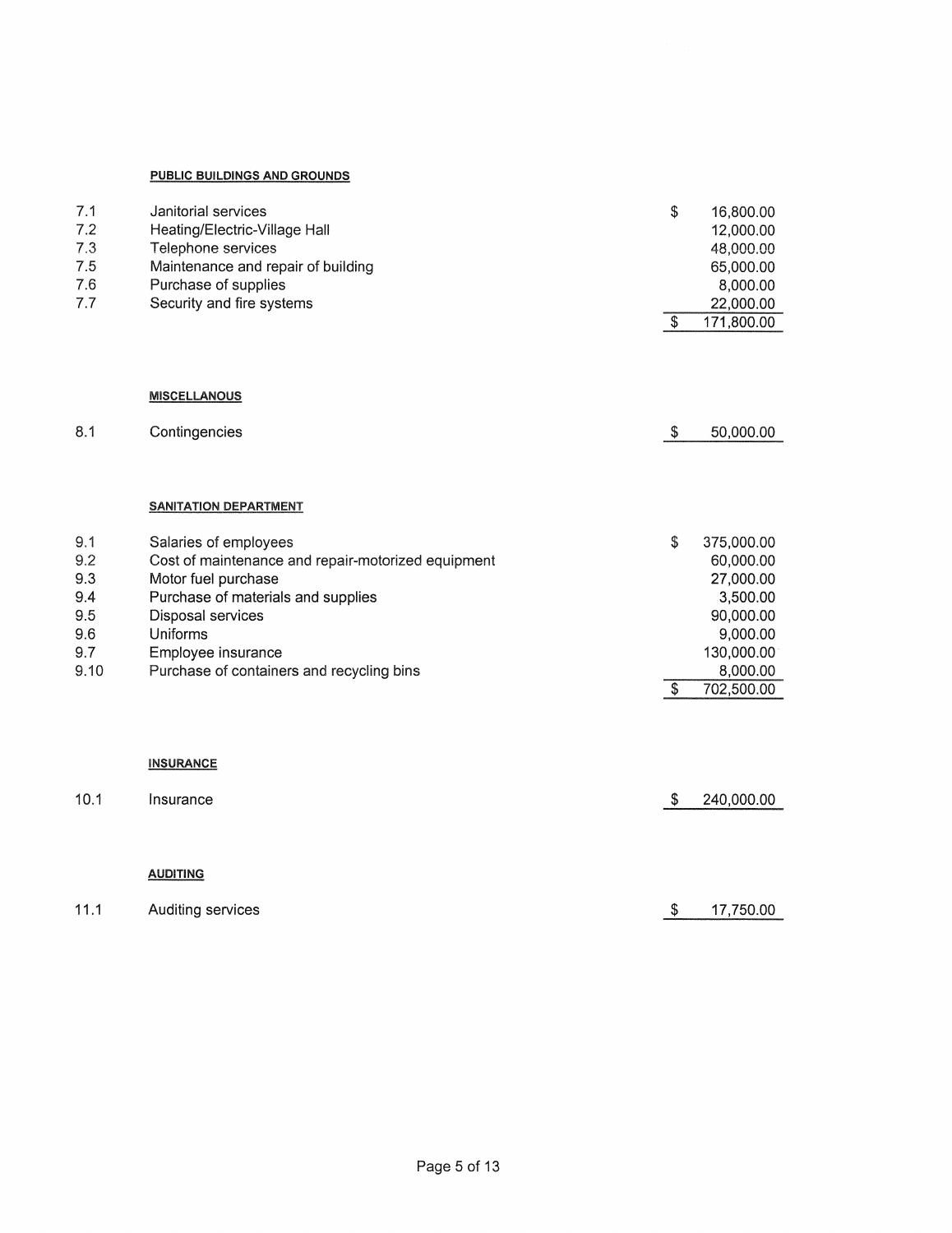#### **MUNICIPAL RETIREMENT**

| 12.1<br>12.2<br>12.3                                                  | Municipal retirement<br>FICA and medicare<br>Unemployment taxes                                                                                                                                                                                      | \$                        | 88,000.00<br>162,000.00<br>12,000.00                                                                                        |
|-----------------------------------------------------------------------|------------------------------------------------------------------------------------------------------------------------------------------------------------------------------------------------------------------------------------------------------|---------------------------|-----------------------------------------------------------------------------------------------------------------------------|
|                                                                       |                                                                                                                                                                                                                                                      | $\sqrt{3}$                | 262,000.00                                                                                                                  |
| 14.1                                                                  | <b>CONTRIBUTIONS TO POLICE PENSION FUND</b><br>Real estate taxes                                                                                                                                                                                     | $\boldsymbol{\mathsf{S}}$ | 583,457.00                                                                                                                  |
|                                                                       | <b>PARKS &amp; RECREATION</b>                                                                                                                                                                                                                        |                           |                                                                                                                             |
| 17.1<br>17.2<br>17.4<br>17.5<br>17.6<br>17.7<br>17.8<br>17.9<br>17.10 | Salaries-Parks & Recreation<br>Salaries-Park Patrol<br>Maintenance & Supplies<br><b>Activities</b><br>Equipment<br><b>Stickney Baseball Association</b><br><b>Stickney Golden Agers</b><br><b>Stickney Senior Citizens</b><br>Transfer to Family Day | \$<br>-\$                 | 5,000.00<br>12,000.00<br>25,000.00<br>35,000.00<br>20,000.00<br>2,500.00<br>1,500.00<br>1,500.00<br>10,000.00<br>112,500.00 |
|                                                                       | TRANSFER TO CAPITAL PROJECTS FUND                                                                                                                                                                                                                    |                           |                                                                                                                             |
| 18.1                                                                  | Transfer to Capital Projects Fund                                                                                                                                                                                                                    | -S                        | 250,000.00                                                                                                                  |
|                                                                       |                                                                                                                                                                                                                                                      |                           | $\sim$ = $\sim$ $\sim$ $\sim$ $\sim$                                                                                        |

 $$6,566,527.00$ 

 $\mathcal{A}^{\mathcal{A}}$ 

 $\mathcal{A}^{\pm}$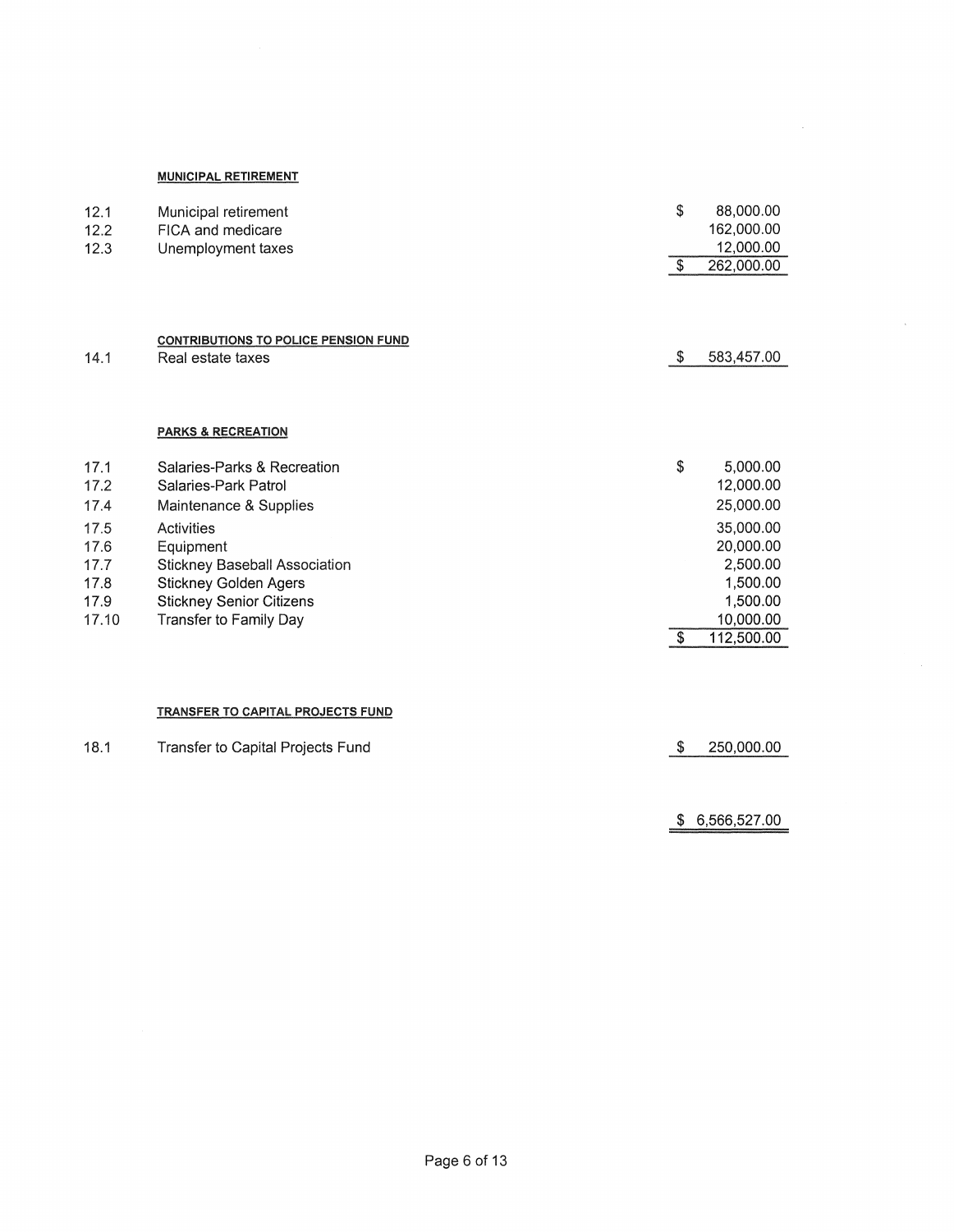## WATER **FUND**

| 13.1  | Purchase of water                                 | \$<br>1,156,100.00 |
|-------|---------------------------------------------------|--------------------|
| 13.2  | Electric power at reservoir                       | 48,000.00          |
| 13.3  | Purchase of meters & system                       | 50,000.00          |
| 13.4  | Purchase of materials and supplies                | 25,000.00          |
| 13.5  | Contractual repairs to system                     | 75,000.00          |
| 13.6  | Salary of Supervisor-partial                      | 41,200.00          |
| 13.7  | Upgrade of computers                              | 15,000.00          |
| 13.8  | Salaries of Water Department employees            | 180,000.00         |
| 13.9  | Salary of Village Treasurer/Collector-partial     | 48,000.00          |
| 13.10 | Salaries of office clerks-partial                 | 87,200.00          |
| 13.11 | Office supplies, postage & stationery             | 6,000.00           |
| 13.12 | Telephone service                                 | 13,500.00          |
| 13.13 | Maintenance & repair of office equipment          | 5,000.00           |
| 13.14 | Maintenance & repair of pumping station           | 50,000.00          |
| 13.15 | Auditing services                                 | 12,000.00          |
| 13.16 | Purchase of operating equipment                   | 3,000.00           |
| 13.17 | Motor fuel costs                                  | 4,200.00           |
| 13.18 | Maintenance & repair motorized equipment          | 5,000.00           |
| 13.19 | Insurance                                         | 60,000.00          |
| 13.21 | Purchase of heating fuel                          | 3,000.00           |
| 13.22 | Rental-Sanitary District property                 | 200.00             |
| 13.23 | Employee insurance                                | 52,000.00          |
| 13.24 | Municipal retirement                              | 31,000.00          |
| 13.25 | Contingencies                                     | 10,000.00          |
| 13.26 | Purchase & installation of fire hydrants          | 40,000.00          |
| 13.28 | Computer maintenance and services                 | 8,000.00           |
| 13.29 | Lead treatment & water sampling                   | 8,000.00           |
| 13.30 | Service contract for radios & pagers              | 3,000.00           |
| 13.33 | Cost of-cleaning sewers, inlets and catch basins  | 75,000.00          |
| 13.35 | Cost of-material, installing and repairing sewers | 60,000.00          |
| 13.36 | Unemployment Tax                                  | 1,000.00           |
| 13.37 | <b>FICA and Medicare Tax</b>                      | 27,000.00          |
| 13.38 | Water main repairs                                | 70,000.00          |
| 13.39 | Depreciation                                      | 110,000.00         |
|       |                                                   | \$<br>2,382,400.00 |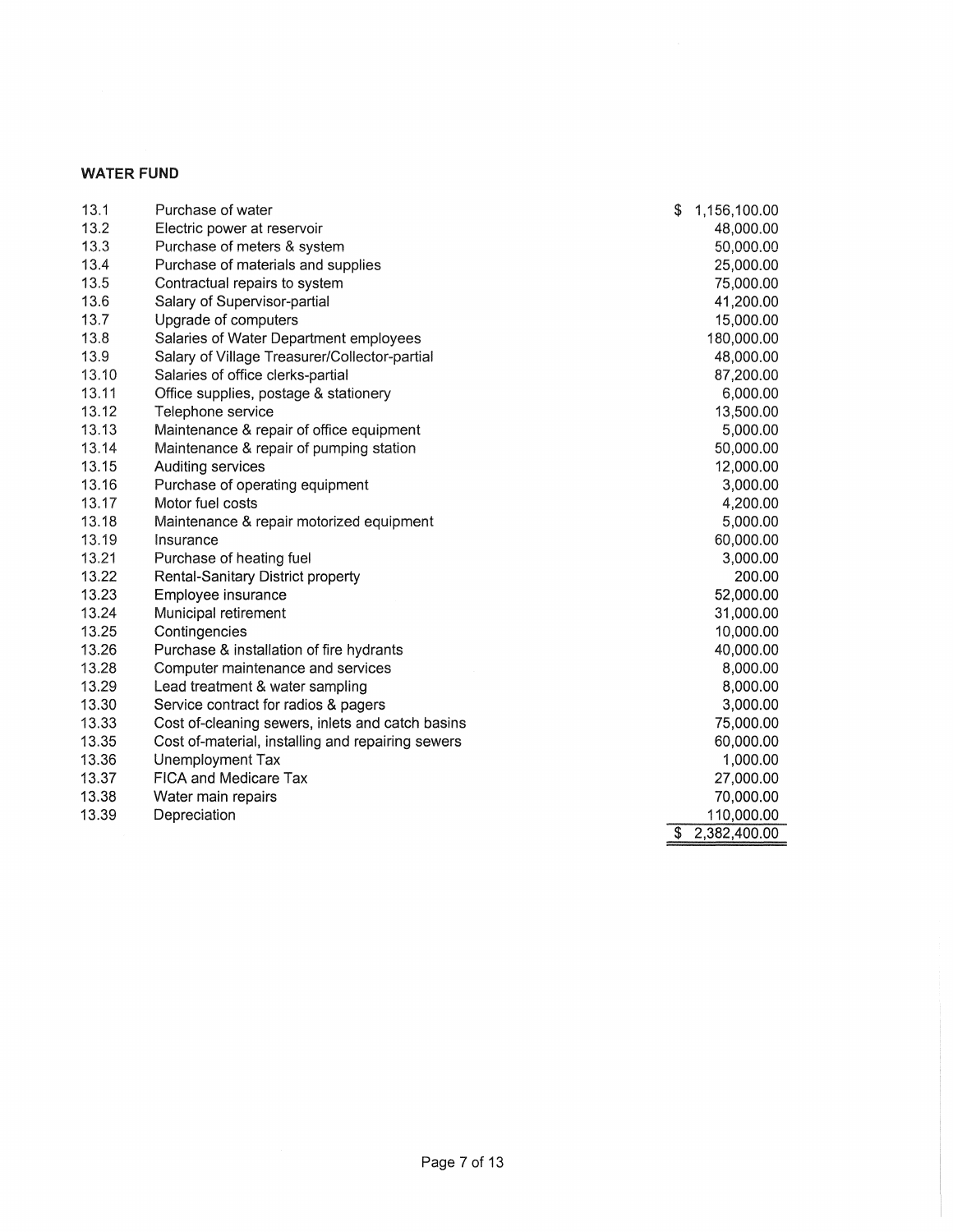## **BOND & INTERST FUND**

|                     | Interest<br>Principal                                           | \$<br>435,652.00<br>330,000.00 |
|---------------------|-----------------------------------------------------------------|--------------------------------|
|                     |                                                                 | \$<br>765,652.00               |
|                     | <b>CAPITAL PROJECTS FUND</b>                                    |                                |
|                     | Street improvements<br>Equipment and other capital expenditures | \$ 2,713,000.00<br>250,000.00  |
|                     |                                                                 | \$2,963,000.00                 |
|                     | <b>MOTOR FUEL TAX FUND</b>                                      |                                |
|                     | Maintenance-salt                                                | \$<br>75,000.00                |
|                     | Maintenance engineering                                         | 1,000.00                       |
|                     | Construction<br>Engineering                                     | 600,000.00<br>20,000.00        |
|                     |                                                                 | \$<br>696,000.00               |
|                     |                                                                 |                                |
|                     | <b>EMERGENCY TELEPHONE SYSTEM FUND</b>                          |                                |
|                     | Maintenance of system                                           | \$<br>14,000.00                |
|                     | Transfer to Capital Projects Fund                               | \$<br>36,000.00<br>50,000.00   |
|                     |                                                                 |                                |
| <b>1505 ACCOUNT</b> |                                                                 |                                |
|                     | <b>Returned Seizures</b>                                        | \$<br>3,000.00                 |
|                     | Equipment                                                       | 1,000.00                       |
|                     | Supplies<br>Investigations                                      | 1,000.00<br>1,000.00           |
|                     |                                                                 | \$<br>6,000.00                 |
|                     |                                                                 |                                |
| <b>BADGE GRANT</b>  |                                                                 |                                |
|                     | Program expenses                                                | \$<br>99,500.00                |
|                     |                                                                 |                                |
| <b>FAMILY DAY</b>   |                                                                 |                                |
|                     | Program expenses<br>Reserve for future programs                 | \$<br>20,000.00<br>5,000.00    |
|                     |                                                                 | \$<br>25,000.00                |
|                     |                                                                 |                                |
| TOTAL-ALL FUNDS     |                                                                 | \$13,554,079.00                |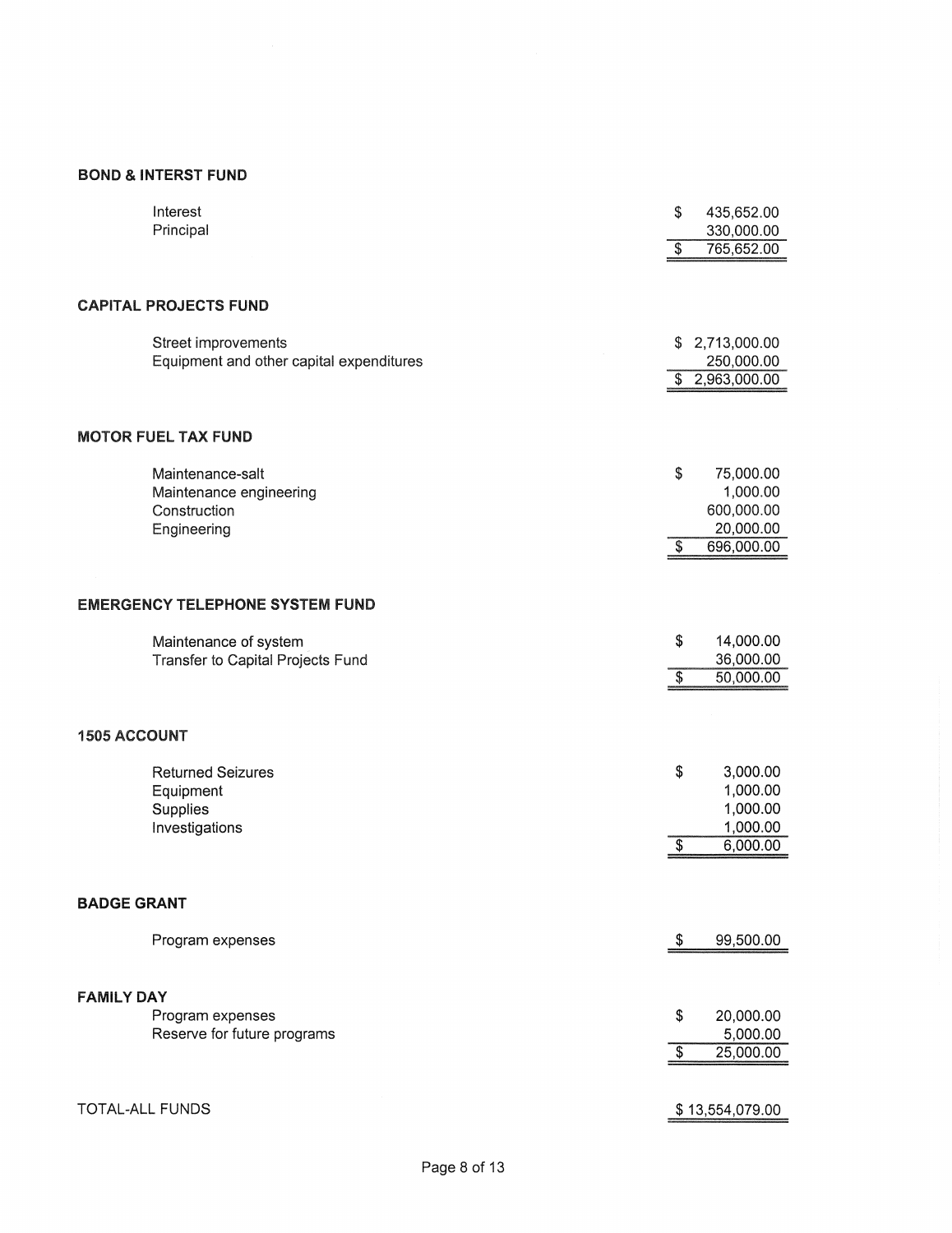## **SUMMARY**

| <b>General Fund</b>                         |                 |
|---------------------------------------------|-----------------|
| <b>Executive and Legislative Department</b> | \$<br>68,200.00 |
| <b>Administration Department</b>            | 232,300.00      |
| <b>Professional Services</b>                | 251,600.00      |
| Police Department                           | 2,214,400.00    |
| Fire Department                             | 1,099,400.00    |
| <b>Public Works Department</b>              | 310,620.00      |
| Public Buildings and Grounds                | 171,800.00      |
| Miscellaneous                               | 50,000.00       |
| Sanitation Department                       | 702,500.00      |
| Insurance                                   | 240,000.00      |
| Auditing                                    | 17,750.00       |
| Municipal Retirement Fund                   | 262,000.00      |
| Contributions to Police Pension Fund        | 583,457.00      |
| Parks & Recreation                          | 112,500.00      |
| Transfer to Capital Projects Fund           | 250,000.00      |
|                                             | 6,566,527.00    |
| <b>Water Fund</b>                           | 2,382,400.00    |
| Bond & Interest Fund                        | 765,652.00      |
| Capital Projects Fund                       | 2,963,000.00    |
| Motor Fuel Tax Fund                         | 696,000.00      |
| Emergency Telephone System Fund             | 50,000.00       |
| 1505 Account                                | 6,000.00        |
| <b>BADGE Grant</b>                          | 99,500.00       |
| <b>Family Day</b>                           | 25,000.00       |
| TOTAL-ALL FUNDS                             | \$13,554,079.00 |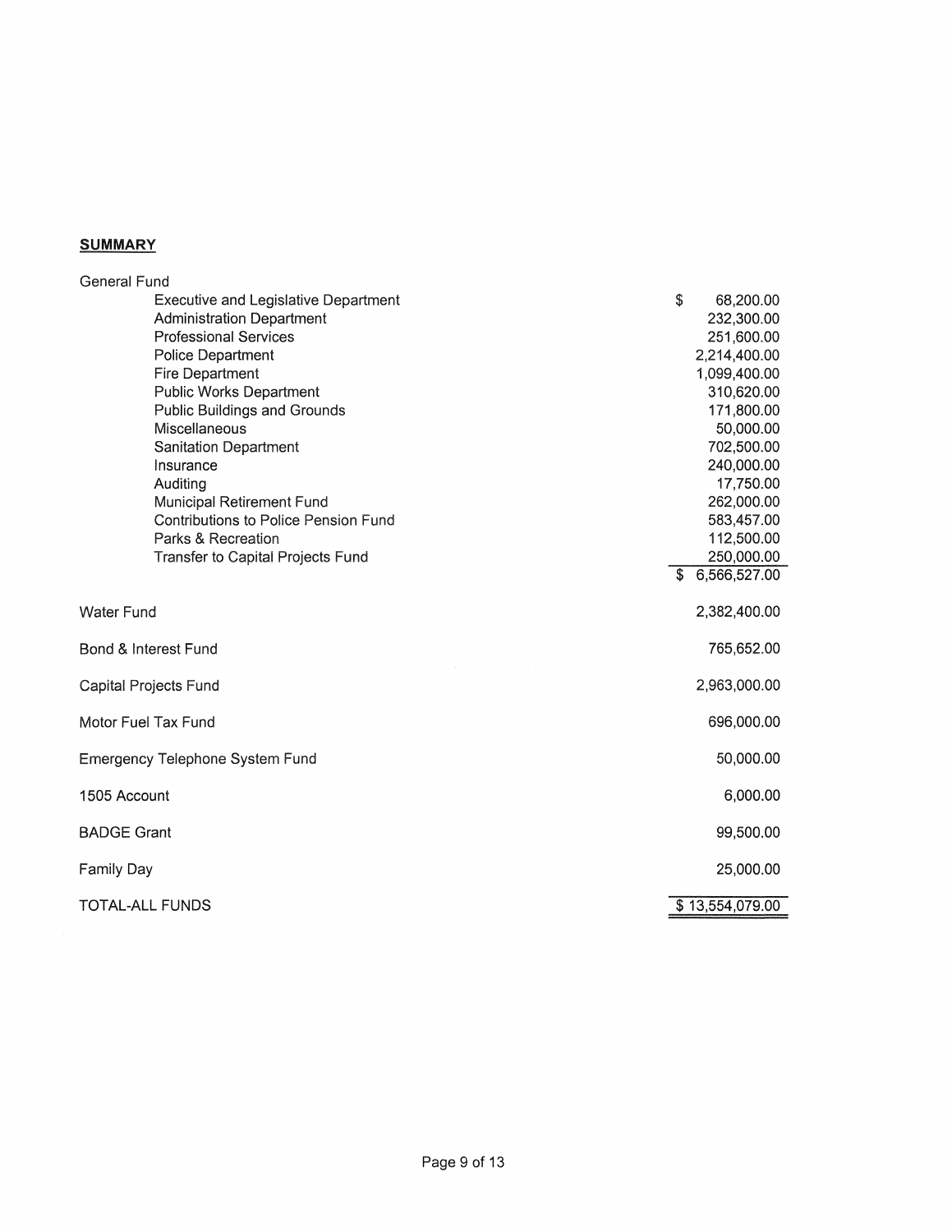SECTION 2. That the unexpended balance, if any, for the foregoing appropriations of this Ordinance and also the excess receipts, if any, in the collection of the tax levy of this year and also the excess, if any of the estimated receipts of this year not belonging to any special fund over the estimates thereof, and all unappropriated receipts of this year not derived from or belonging to any special fund, are hereby appropriated to the General Fund.

SECTION 3. This Ordnance shall be in full force and effect from and after its passage approval and publication as provided by law.

PASSED AND APPROVED at the regular meeting of the President & Board of Trustees of the Village of Stickney, Illinois, this 20th day of July, 2010.

AYES: Lazansky, Mares, Morelli, Schimel, Walik, Zeedyk NAYS: None ABSENT: None

miel Okeilly

ATTEST: Constant Melalas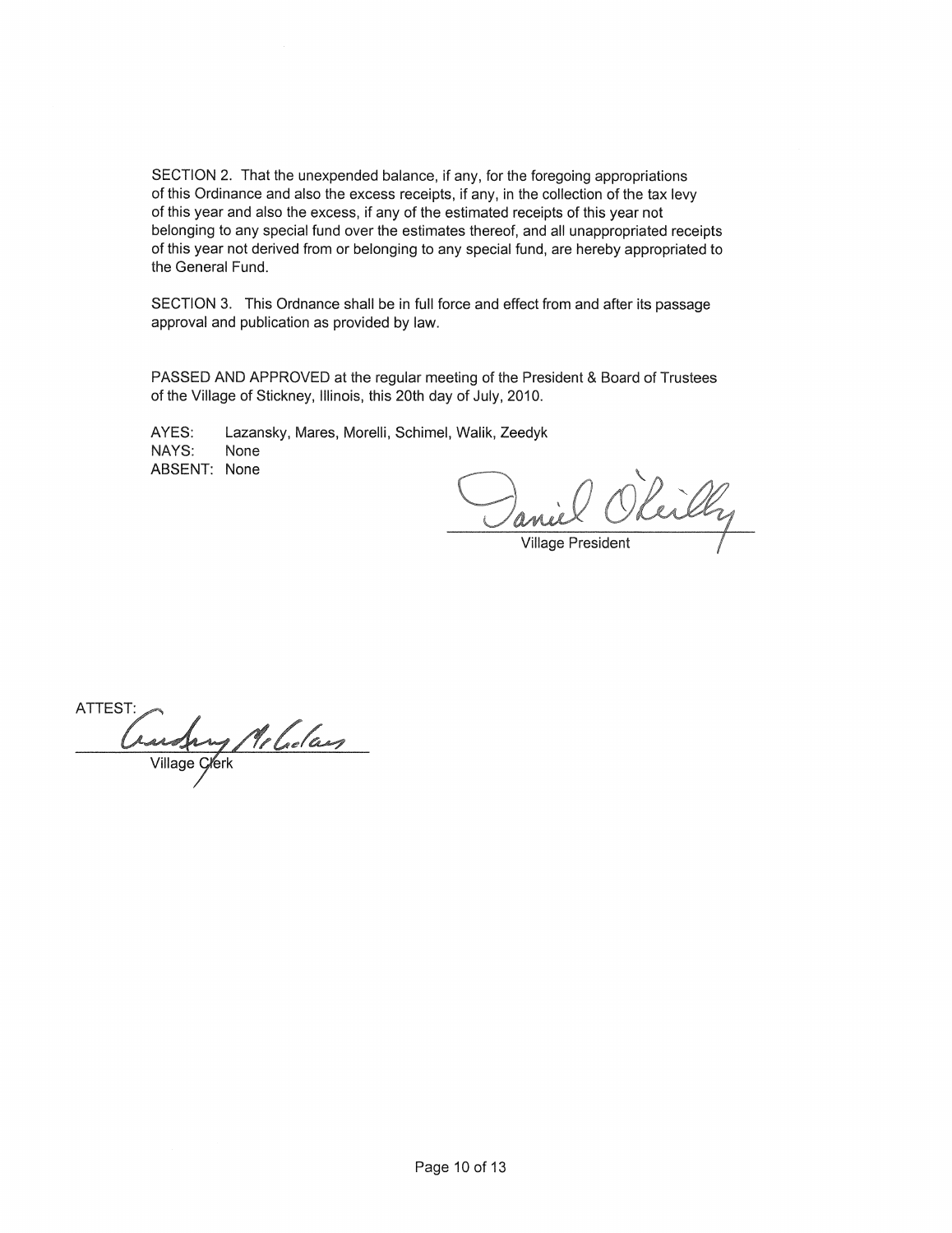#### **CERTIFICATE OF ESTIMATE OF REVENUE**

I, Kurt Kasnicka, the duly qualified and acting Chief Fiscal Officer of the VILLAGE OF STICKNEY, Cook County, Illinois, do certify the following estimate of revenue for the fiscal year beginning May 1, 2010 and ending April 30, 2011.

#### **GENERAL FUND**

| 115,000.00<br>Personal property replacement tax<br>State income tax<br>550,000.00<br>State sales tax<br>780,000.00<br>Race Track - Admission tax<br>8,000.00<br>Race Track - Parking tax<br>12,000.00<br>2,400.00<br>Interest<br>270,000.00<br>Garbage disposal fees<br>Police fines<br>275,000.00<br><b>Business licenses</b><br>60,000.00<br>12,000.00<br>Liquor licenses<br>300.00<br>Cigarette licenses<br><b>Tank Licenses</b><br>24,000.00<br>Auto licenses<br>56,000.00<br><b>Truck licenses</b><br>15,000.00<br>Animal licenses<br>3,000.00<br>Amusement/machine licenses<br>5,000.00<br>5,000.00<br>Road & Bridge real estate taxes<br>30,000.00<br><b>Building permits</b><br>275,000.00<br>Utility tax - electric<br>310,000.00<br>Utility tax - gas<br>165,000.00<br>Utility tax - telephone<br>Franchise tax<br>48,000.00<br>Real estate transfer tax<br>65,000.00<br>Entertainment fees<br>10,000.00<br>56,225.00<br>Miscellaneous<br>Special events<br>12,000.00<br>Parks & recreation<br>30,000.00<br>Motorcycle licenses<br>300.00<br>Real estate exempt fees<br>1,800.00<br>Ambulance fees<br>150,000.00<br>Sidewalk program<br>6,000.00<br>Real estate inspection fee<br>3,000.00<br>Grant - Fire Department<br>20,000.00<br>Rental of towers<br>105,000.00<br>Miscellaneous - Police Department<br>12,000.00<br>Miscellaneous - Fire Department<br>20,000.00<br>Reserves<br>650,000.00<br>\$<br>6,566,527.00 | Real estate taxes | S | 2,404,502.00 |
|----------------------------------------------------------------------------------------------------------------------------------------------------------------------------------------------------------------------------------------------------------------------------------------------------------------------------------------------------------------------------------------------------------------------------------------------------------------------------------------------------------------------------------------------------------------------------------------------------------------------------------------------------------------------------------------------------------------------------------------------------------------------------------------------------------------------------------------------------------------------------------------------------------------------------------------------------------------------------------------------------------------------------------------------------------------------------------------------------------------------------------------------------------------------------------------------------------------------------------------------------------------------------------------------------------------------------------------------------------------------------------------------------------------------------------|-------------------|---|--------------|
|                                                                                                                                                                                                                                                                                                                                                                                                                                                                                                                                                                                                                                                                                                                                                                                                                                                                                                                                                                                                                                                                                                                                                                                                                                                                                                                                                                                                                                  |                   |   |              |
|                                                                                                                                                                                                                                                                                                                                                                                                                                                                                                                                                                                                                                                                                                                                                                                                                                                                                                                                                                                                                                                                                                                                                                                                                                                                                                                                                                                                                                  |                   |   |              |
|                                                                                                                                                                                                                                                                                                                                                                                                                                                                                                                                                                                                                                                                                                                                                                                                                                                                                                                                                                                                                                                                                                                                                                                                                                                                                                                                                                                                                                  |                   |   |              |
|                                                                                                                                                                                                                                                                                                                                                                                                                                                                                                                                                                                                                                                                                                                                                                                                                                                                                                                                                                                                                                                                                                                                                                                                                                                                                                                                                                                                                                  |                   |   |              |
|                                                                                                                                                                                                                                                                                                                                                                                                                                                                                                                                                                                                                                                                                                                                                                                                                                                                                                                                                                                                                                                                                                                                                                                                                                                                                                                                                                                                                                  |                   |   |              |
|                                                                                                                                                                                                                                                                                                                                                                                                                                                                                                                                                                                                                                                                                                                                                                                                                                                                                                                                                                                                                                                                                                                                                                                                                                                                                                                                                                                                                                  |                   |   |              |
|                                                                                                                                                                                                                                                                                                                                                                                                                                                                                                                                                                                                                                                                                                                                                                                                                                                                                                                                                                                                                                                                                                                                                                                                                                                                                                                                                                                                                                  |                   |   |              |
|                                                                                                                                                                                                                                                                                                                                                                                                                                                                                                                                                                                                                                                                                                                                                                                                                                                                                                                                                                                                                                                                                                                                                                                                                                                                                                                                                                                                                                  |                   |   |              |
|                                                                                                                                                                                                                                                                                                                                                                                                                                                                                                                                                                                                                                                                                                                                                                                                                                                                                                                                                                                                                                                                                                                                                                                                                                                                                                                                                                                                                                  |                   |   |              |
|                                                                                                                                                                                                                                                                                                                                                                                                                                                                                                                                                                                                                                                                                                                                                                                                                                                                                                                                                                                                                                                                                                                                                                                                                                                                                                                                                                                                                                  |                   |   |              |
|                                                                                                                                                                                                                                                                                                                                                                                                                                                                                                                                                                                                                                                                                                                                                                                                                                                                                                                                                                                                                                                                                                                                                                                                                                                                                                                                                                                                                                  |                   |   |              |
|                                                                                                                                                                                                                                                                                                                                                                                                                                                                                                                                                                                                                                                                                                                                                                                                                                                                                                                                                                                                                                                                                                                                                                                                                                                                                                                                                                                                                                  |                   |   |              |
|                                                                                                                                                                                                                                                                                                                                                                                                                                                                                                                                                                                                                                                                                                                                                                                                                                                                                                                                                                                                                                                                                                                                                                                                                                                                                                                                                                                                                                  |                   |   |              |
|                                                                                                                                                                                                                                                                                                                                                                                                                                                                                                                                                                                                                                                                                                                                                                                                                                                                                                                                                                                                                                                                                                                                                                                                                                                                                                                                                                                                                                  |                   |   |              |
|                                                                                                                                                                                                                                                                                                                                                                                                                                                                                                                                                                                                                                                                                                                                                                                                                                                                                                                                                                                                                                                                                                                                                                                                                                                                                                                                                                                                                                  |                   |   |              |
|                                                                                                                                                                                                                                                                                                                                                                                                                                                                                                                                                                                                                                                                                                                                                                                                                                                                                                                                                                                                                                                                                                                                                                                                                                                                                                                                                                                                                                  |                   |   |              |
|                                                                                                                                                                                                                                                                                                                                                                                                                                                                                                                                                                                                                                                                                                                                                                                                                                                                                                                                                                                                                                                                                                                                                                                                                                                                                                                                                                                                                                  |                   |   |              |
|                                                                                                                                                                                                                                                                                                                                                                                                                                                                                                                                                                                                                                                                                                                                                                                                                                                                                                                                                                                                                                                                                                                                                                                                                                                                                                                                                                                                                                  |                   |   |              |
|                                                                                                                                                                                                                                                                                                                                                                                                                                                                                                                                                                                                                                                                                                                                                                                                                                                                                                                                                                                                                                                                                                                                                                                                                                                                                                                                                                                                                                  |                   |   |              |
|                                                                                                                                                                                                                                                                                                                                                                                                                                                                                                                                                                                                                                                                                                                                                                                                                                                                                                                                                                                                                                                                                                                                                                                                                                                                                                                                                                                                                                  |                   |   |              |
|                                                                                                                                                                                                                                                                                                                                                                                                                                                                                                                                                                                                                                                                                                                                                                                                                                                                                                                                                                                                                                                                                                                                                                                                                                                                                                                                                                                                                                  |                   |   |              |
|                                                                                                                                                                                                                                                                                                                                                                                                                                                                                                                                                                                                                                                                                                                                                                                                                                                                                                                                                                                                                                                                                                                                                                                                                                                                                                                                                                                                                                  |                   |   |              |
|                                                                                                                                                                                                                                                                                                                                                                                                                                                                                                                                                                                                                                                                                                                                                                                                                                                                                                                                                                                                                                                                                                                                                                                                                                                                                                                                                                                                                                  |                   |   |              |
|                                                                                                                                                                                                                                                                                                                                                                                                                                                                                                                                                                                                                                                                                                                                                                                                                                                                                                                                                                                                                                                                                                                                                                                                                                                                                                                                                                                                                                  |                   |   |              |
|                                                                                                                                                                                                                                                                                                                                                                                                                                                                                                                                                                                                                                                                                                                                                                                                                                                                                                                                                                                                                                                                                                                                                                                                                                                                                                                                                                                                                                  |                   |   |              |
|                                                                                                                                                                                                                                                                                                                                                                                                                                                                                                                                                                                                                                                                                                                                                                                                                                                                                                                                                                                                                                                                                                                                                                                                                                                                                                                                                                                                                                  |                   |   |              |
|                                                                                                                                                                                                                                                                                                                                                                                                                                                                                                                                                                                                                                                                                                                                                                                                                                                                                                                                                                                                                                                                                                                                                                                                                                                                                                                                                                                                                                  |                   |   |              |
|                                                                                                                                                                                                                                                                                                                                                                                                                                                                                                                                                                                                                                                                                                                                                                                                                                                                                                                                                                                                                                                                                                                                                                                                                                                                                                                                                                                                                                  |                   |   |              |
|                                                                                                                                                                                                                                                                                                                                                                                                                                                                                                                                                                                                                                                                                                                                                                                                                                                                                                                                                                                                                                                                                                                                                                                                                                                                                                                                                                                                                                  |                   |   |              |
|                                                                                                                                                                                                                                                                                                                                                                                                                                                                                                                                                                                                                                                                                                                                                                                                                                                                                                                                                                                                                                                                                                                                                                                                                                                                                                                                                                                                                                  |                   |   |              |
|                                                                                                                                                                                                                                                                                                                                                                                                                                                                                                                                                                                                                                                                                                                                                                                                                                                                                                                                                                                                                                                                                                                                                                                                                                                                                                                                                                                                                                  |                   |   |              |
|                                                                                                                                                                                                                                                                                                                                                                                                                                                                                                                                                                                                                                                                                                                                                                                                                                                                                                                                                                                                                                                                                                                                                                                                                                                                                                                                                                                                                                  |                   |   |              |
|                                                                                                                                                                                                                                                                                                                                                                                                                                                                                                                                                                                                                                                                                                                                                                                                                                                                                                                                                                                                                                                                                                                                                                                                                                                                                                                                                                                                                                  |                   |   |              |
|                                                                                                                                                                                                                                                                                                                                                                                                                                                                                                                                                                                                                                                                                                                                                                                                                                                                                                                                                                                                                                                                                                                                                                                                                                                                                                                                                                                                                                  |                   |   |              |
|                                                                                                                                                                                                                                                                                                                                                                                                                                                                                                                                                                                                                                                                                                                                                                                                                                                                                                                                                                                                                                                                                                                                                                                                                                                                                                                                                                                                                                  |                   |   |              |
|                                                                                                                                                                                                                                                                                                                                                                                                                                                                                                                                                                                                                                                                                                                                                                                                                                                                                                                                                                                                                                                                                                                                                                                                                                                                                                                                                                                                                                  |                   |   |              |
|                                                                                                                                                                                                                                                                                                                                                                                                                                                                                                                                                                                                                                                                                                                                                                                                                                                                                                                                                                                                                                                                                                                                                                                                                                                                                                                                                                                                                                  |                   |   |              |
|                                                                                                                                                                                                                                                                                                                                                                                                                                                                                                                                                                                                                                                                                                                                                                                                                                                                                                                                                                                                                                                                                                                                                                                                                                                                                                                                                                                                                                  |                   |   |              |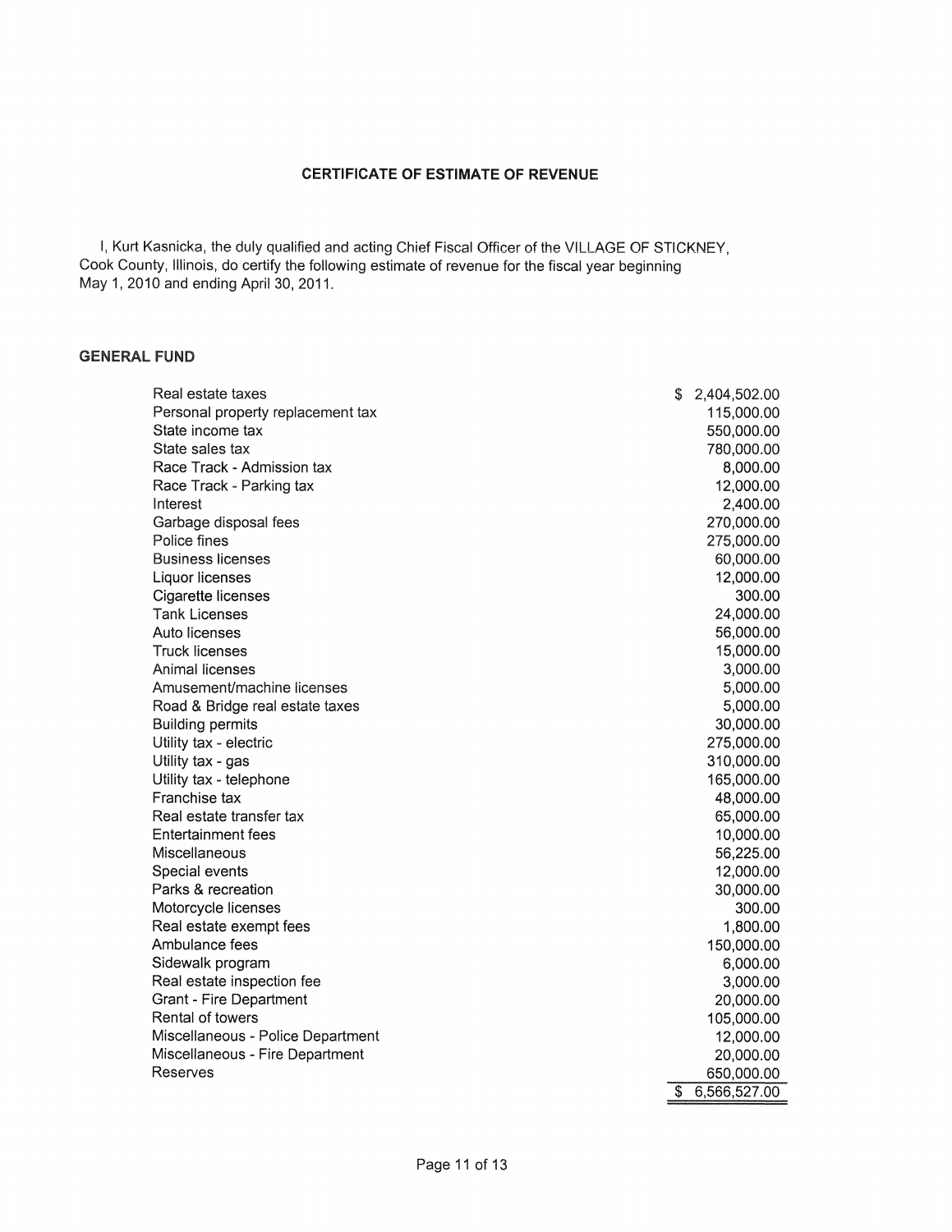#### WATER FUND

|                     | Water Billings - Residential<br>Water Billings - Commercial<br>Water Billings - Industrial<br>Sewer fees<br>Miscellaneous<br>Recycling fees<br>Interest | \$               | 630,000.00<br>189,000.00<br>1,281,000.00<br>50,000.00<br>9,400.00<br>2,000.00<br>1,000.00 |
|---------------------|---------------------------------------------------------------------------------------------------------------------------------------------------------|------------------|-------------------------------------------------------------------------------------------|
|                     | Reserves                                                                                                                                                |                  | 220,000.00<br>\$2,382,400.00                                                              |
|                     | <b>BOND &amp; INTEREST FUND</b><br>Real estate taxes                                                                                                    | -S               | 765,652.00                                                                                |
|                     |                                                                                                                                                         |                  |                                                                                           |
|                     | <b>CAPITAL PROJECTS FUND</b>                                                                                                                            |                  |                                                                                           |
|                     | Grants<br>Interest<br><b>Transfer from General Fund</b><br>Transfer from Emergency Telephone System Fund<br>Reserves                                    | \$               | 800,000.00<br>2,000.00<br>250,000.00<br>36,000.00<br>1,875,000.00<br>\$2,963,000.00       |
|                     | <b>MOTOR FUEL TAX FUND</b>                                                                                                                              |                  |                                                                                           |
|                     | Motor Fuel Tax Allotments<br>Interest<br>Grant<br>Reserves                                                                                              | \$<br>\$         | 160,000.00<br>1,000.00<br>432,500.00<br>102,500.00<br>696,000.00                          |
|                     | <b>EMERGENCY TELEPHONE SYSTEM FUND</b>                                                                                                                  |                  |                                                                                           |
|                     | 911 emergency surcharge tax<br>Interest                                                                                                                 | S.<br>$\sqrt{3}$ | 49,960.00<br>40.00<br>50,000.00                                                           |
|                     |                                                                                                                                                         |                  |                                                                                           |
| <b>1505 ACCOUNT</b> |                                                                                                                                                         |                  |                                                                                           |
|                     | Seizures<br>Director of Illinois State Police<br>Interest                                                                                               | \$<br>\$         | 4,040.00<br>1,950.00<br>10.00<br>6,000.00                                                 |
|                     |                                                                                                                                                         |                  |                                                                                           |